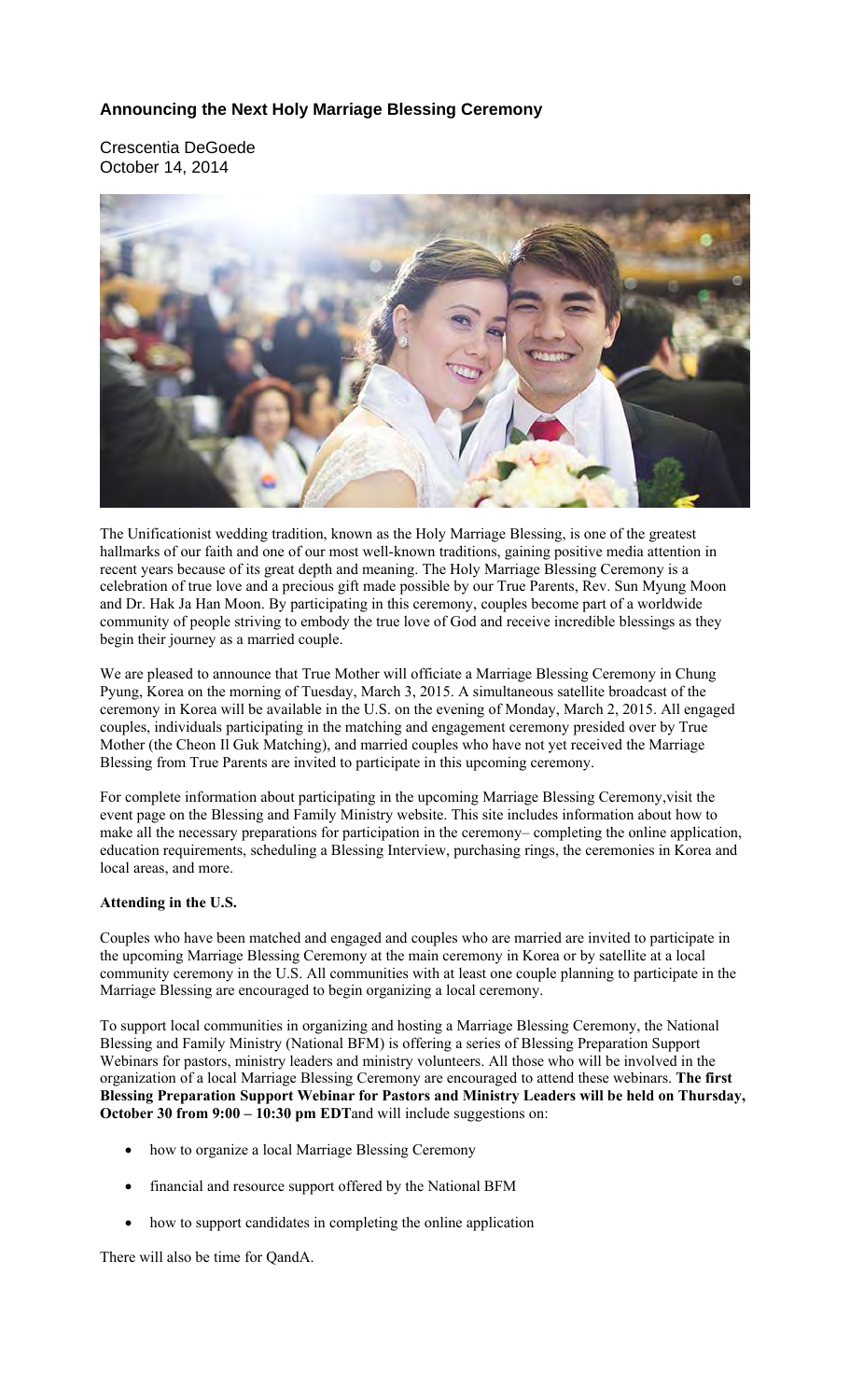#### **In order to participate in the webinar, please pre-register here.**

In addition to the webinars, resources for organizing a local Marriage Blessing Ceremony can be found on the Ministry Leaders Resources Section of the BFM website.

Each community will receive a subsidy for each engaged or married individual that participates in their local Marriage Blessing Ceremony to help cover the cost of ceremony-related expenses. The subsidy is a portion of each participant's Marriage Blessing offering. Information about how to receive this subsidy will be explained in the Blessing Preparation Support Webinars.

#### **Cheon Il Guk Matching and Engagement Facilitated by True Mother**

True Mother will facilitate a matching and engagement (Cheon Il Guk Matching) a few days before the Marriage Blessing Ceremony in Korea. For more information about the Cheon Il Guk (Cheon Il Guk) Matching, click here. All those who have some level of interest in participating in this matching and engagement ceremony as well as their parents are encouraged to join an interactive webinar, the Cheon Il Guk Matching Orientation on Saturday, November 8, from 12:00 – 7:00 pm EDT.

We look forward to supporting individuals and families on their journey to the Marriage Blessing. Please do not hesitate to contact our national BFM team with any questions or concerns.